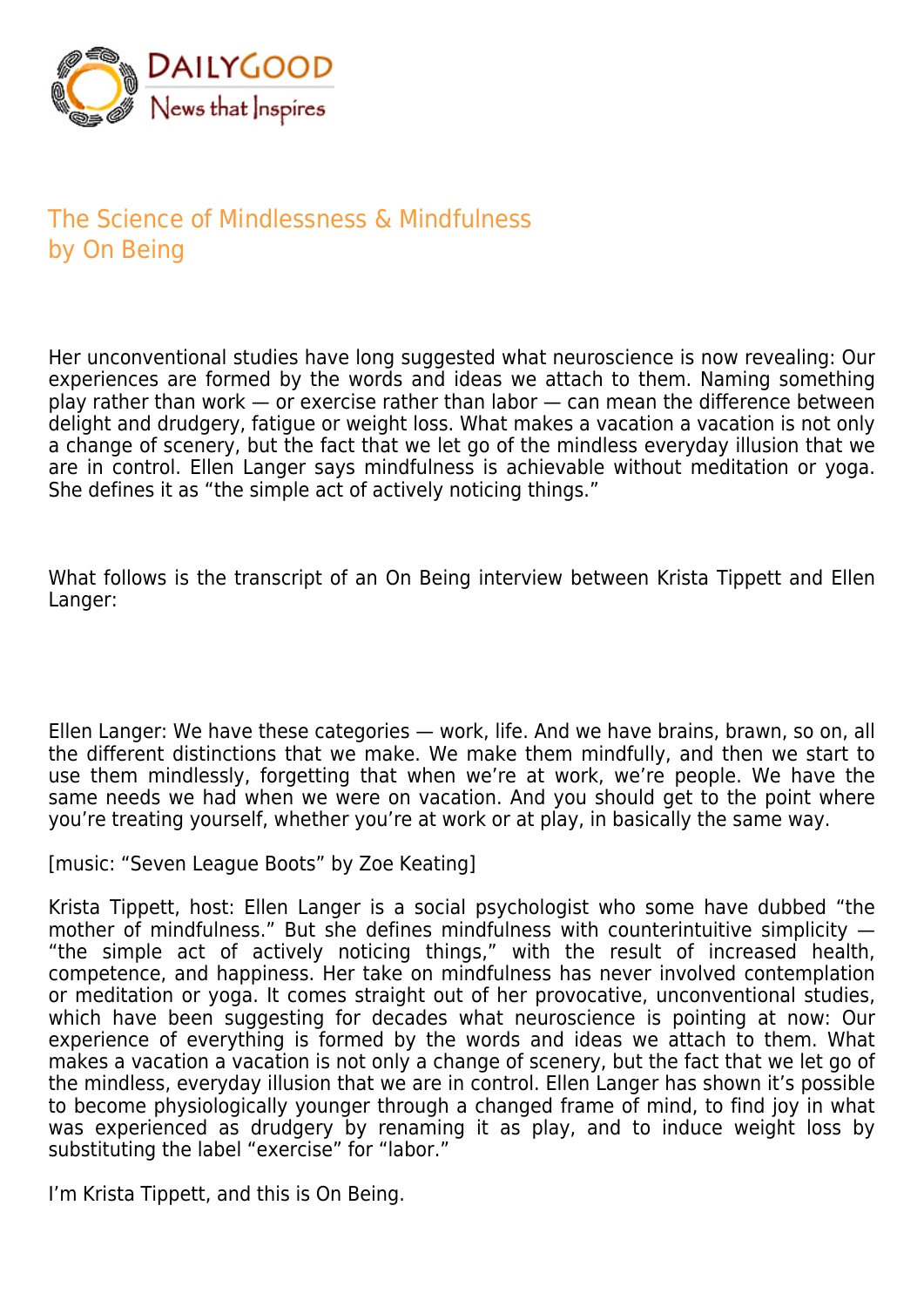[music: "Seven League Boots" by Zoe Keating]

Ms. Tippett: Ellen Langer is a professor of psychology at Harvard University. I spoke with her in 2014.

Ms. Tippett: I do always start my interviews by asking, was there a religious or spiritual or philosophical background to your childhood that had anything to do with what you now describe as mindfulness? Was that there in the — no?

Ms. Langer: No. No, not at all. My parents were wonderfully supportive, and my mother was so supportive, she would have had me laminated if she could have — [laughs] always bragging about me. And I think it was because they were so supportive that I had the strength, courage, whatever, without feeling it that way, to ask questions and to be out in the world the way many others might have been inhibited.

Also, people were constantly saying to me, why are you smiling? And so I was aware, very early on, that most of the people that I was meeting, in all different environments, were less than happy.

Ms. Tippett: So one of the things you've said is that most of us live mindlessly, virtually all of the time. And you say that with a smile on your face, but you mean it.

Ms. Langer: Yes. Yes. Oh, I mean it. [laughs] And I find that I'm not infrequently — not frequently, but not infrequently, I, too, am mindless. As I'm fond of saying, whatever you're doing, you're doing it either mindfully or mindlessly. And the consequences of being in one state of mind or the other are enormous. So in study after study, we plug in — we manipulate this mindfulness and change the measures from study to study, and almost no matter what we put in, that when we encourage people to be more mindful, we find enormous improvements.

Ms. Tippett: OK, so let me ask you the question this way. I'm just wondering, did you ever investigate this mindfulness the way Buddhism talked about, or have you always just explored it separately?

Ms. Langer: No, yeah, well, actually, in the early '70s, I was studying mindlessness, and found, and continue to find, that mindlessness is pervasive.

Ms. Tippett: Oh, that's so interesting.

Ms. Langer: Most people are just not there, and they're not there to know that they're not there. And when I address the difference between mindlessness and mindfulness — so since my mindlessness was leading in my thinking, there was no reason for me to appeal to anything Eastern. This was all a Western scientific notion as I was developing it.

Ms. Tippett: Right. So interesting.

Ms. Langer: And so mindfulness, for me, is the very simple process of actively noticing new things. When you actively notice new things, that puts you in the present, makes you sensitive to context. As you're noticing new things, it's engaging, and it turns out, after a lot of research, that we find that it's literally, not just figuratively, enlivening.

So the Eastern notions — I did research, again, back in the '80s, on transcendental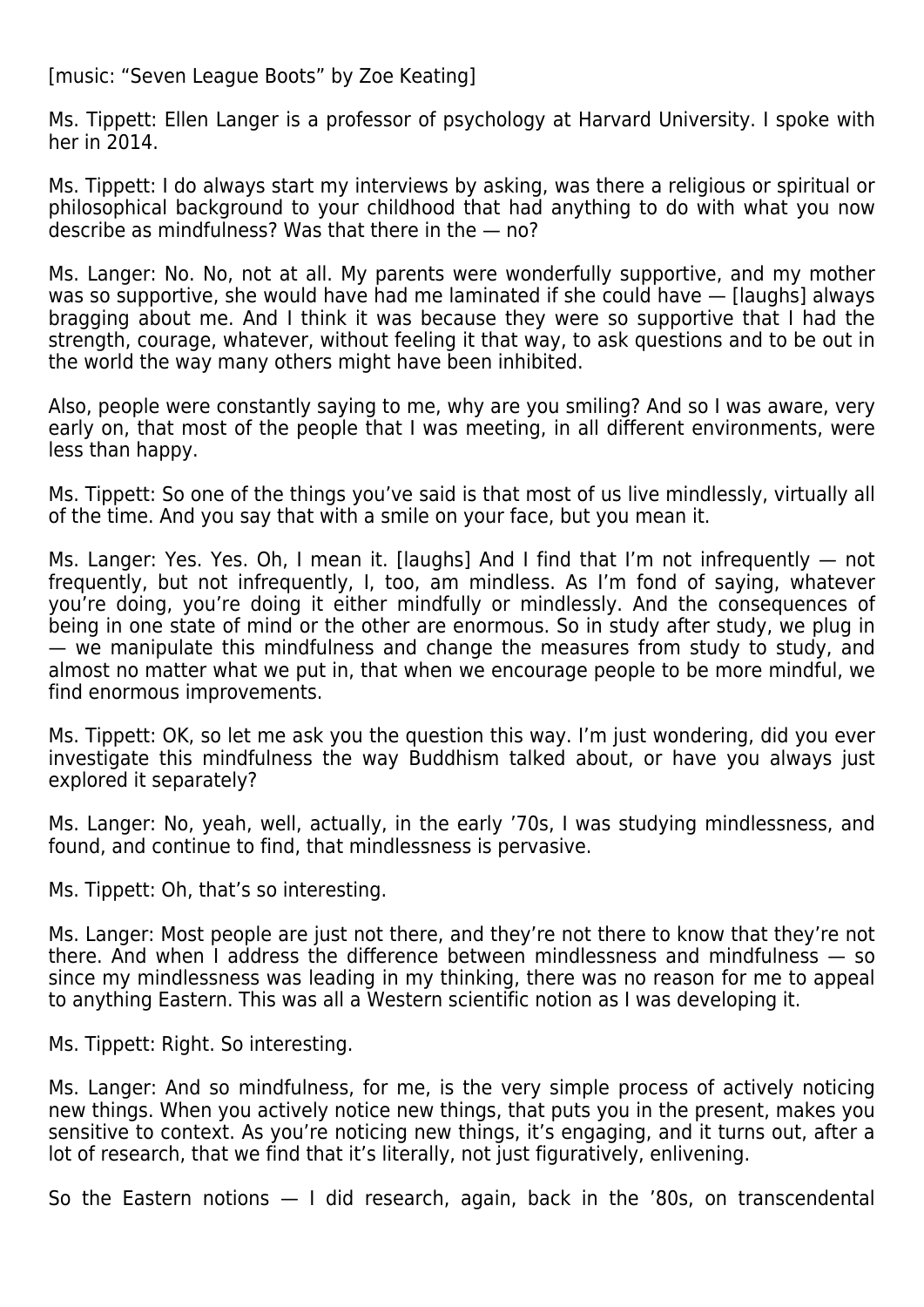meditation, and that's also — meditation is also useful, but it's quite different, and different ways of getting to the same place. Meditation, no matter what kind of meditation, is engaged to produce post-meditative mindfulness. And the mindfulness, as I and my students…

Ms. Tippett: You're saying it's a means to an end, and you're going straight to the end.

Ms. Langer: Exactly. So for us, you're noticing new things. You're there. And I think that over the last ten, maybe even 20 years, that if you look at all of the different forms of treatments to become more mindful  $-$  this means to the same end  $-$  that they have become more and more like what we've been studying from the beginning. Meditation that used to be required 20 minutes twice a day is slowly changing.

But I find that what lots of these people do — and it's also part of folk psychology, where you tell people, "Be there, be in the moment" — when you're not in the moment, you're not there to know you're not there, so it's really an empty instruction.

Ms. Tippett: And I think some of the language you use that's just slightly different, that's slightly original, over against —

Ms. Langer: Just slightly original, excuse me. [laughs]

Ms. Tippett: Well, [laughs] no, very, very deeply original.

Ms. Langer: [laughs] OK.

Ms. Tippett: But I mean original  $-$  it's nuanced in a way  $-$  it's subtly different. So to talk about presence, it's not that you never use the term "presence," but you more often use the term "noticing."

Ms. Langer: Yeah, noticing. Well, because you can…

Ms. Tippett: Noticing new things, yeah.

Ms. Langer: I don't think you can make a decision that "I'm going to be present." What does that mean? So that the people who tell you to meditate, there's an assumption that over time, that will put you in the present. But if you're actively noticing things — so you're going to go home tonight and, if you live with somebody, notice five new things about that person. It's very  $-$  it can be very specific. And what will happen is, the person will start to come alive for you again, and that facilitates the relationship.

Ms. Tippett: You also describe in a very illuminating way how this begins early, early in our lives — that the unconditional way we learn in childhood, we pick up rules before we have a chance to question them. We're given rules and facts and names for everything.

Ms. Langer: Right, and so we're led to believe that there's a single way of viewing things, but then at some point, somebody tells us that there are other people that might have a different view, so we sort of acknowledge that. If you say to somebody, is there more than — is there only one way of looking at things? Everybody will say there are many ways. But then they go through their lives, looking at it from a single perspective.

We really — we're afraid of uncertainty, and what I say in response to that is that we need to distinguish between what I call universal uncertainty and personal uncertainty. So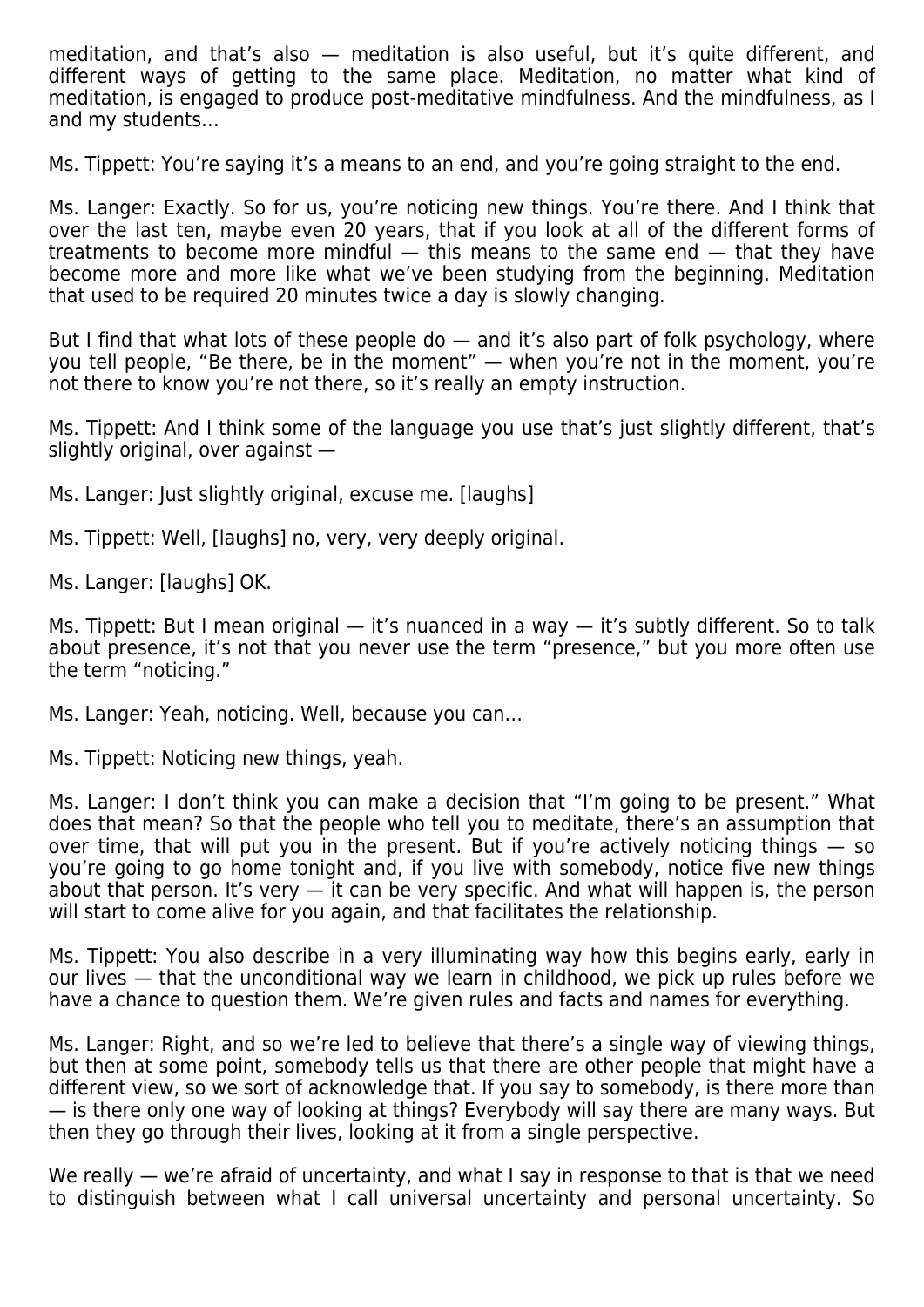personal uncertainty is: I don't know. I know I don't know. Maybe you know; therefore, I have to fake it in some way or feel bad about not knowing it or whatever. Universal uncertainty is an awareness: I don't know. You don't know. In some sense, we really can't know, and that then the interaction proceeds differently.

And so in a personal context, when you do something that seems to me to be not right in some way, hurtful, whatever — that if I'm operating within this absolute framework, this mindless framework, I then draw all sorts of negative attributions about you: I expect that you're this kind of person; I then label you that way, respond to you in the future that way, and it's almost impossible for you to break away from that. In this other way of viewing the world, where you really understand that — you come to understand that people's behavior makes sense from their perspective, or else they wouldn't have done it.

Ms. Tippett: Because you're not clinging so tightly, and in an unreflected way, to what you think order and stability are about and what you think happened, as though that's the only reality.

Ms. Langer: Exactly. Yeah, and so then, then you come to see — if you just ask yourself, what sense does that behavior make? So you might see me as gullible, but in fact, what I am is trusting. I might see somebody else as — somebody might see somebody as rigid, but what they are is stable. And when you do this, you can sort of imagine how all sorts of interpersonal conflict falls by the wayside, that all of the reasons you're fighting with this person or you dislike this person, whether it's at home or at work, now — you might have disliked them because they were so damned impulsive, but now you see they're spontaneous. And so if it's the case that now I see that the things that are happening to me are a function of my view of them, I needn't be so afraid. So then I stand tall, and I can go out in the world, and all sorts of good things are going to happen, and each part, again, reinforcing the other.

## [music: "Sunrise" by Hauschka]

Ms. Tippett: I'm Krista Tippett, and this is On Being. Today, with social psychologist Ellen Langer. In one of her most famous studies, she found that it was possible to lower obesity and diabetes in chambermaids who spent their entire days in motion, by essentially helping them name their everyday activity not as work, but as exercise. And her book, Counterclockwise, tells the story of her experiment to demonstrably turn the clock back on age with a group of men in their 70s and 80s.

## [music: "Sunrise" by Hauschka]

Ms. Tippett: You do, I think, quite often work with organizations, businesses, and you sometimes give very practical exercises, thought experiments to people, to put them into this mode.

Ms. Langer: Right, and one of the things that I've recently spent some time with and have started to write about it now, with respect to business, is what I think is — started off as a good idea, where people would say, You must have work/life balance. And work/life balance is certainly better than work/life imbalance, [laughs] but I think that the concept is basically mindless.

And the reason for that is that we have these categories — work, life, and we have brains, brawn, so on, all the different distinctions that we make. We make them mindfully, and then we start to use them mindlessly, forgetting that when we're at work, we're people.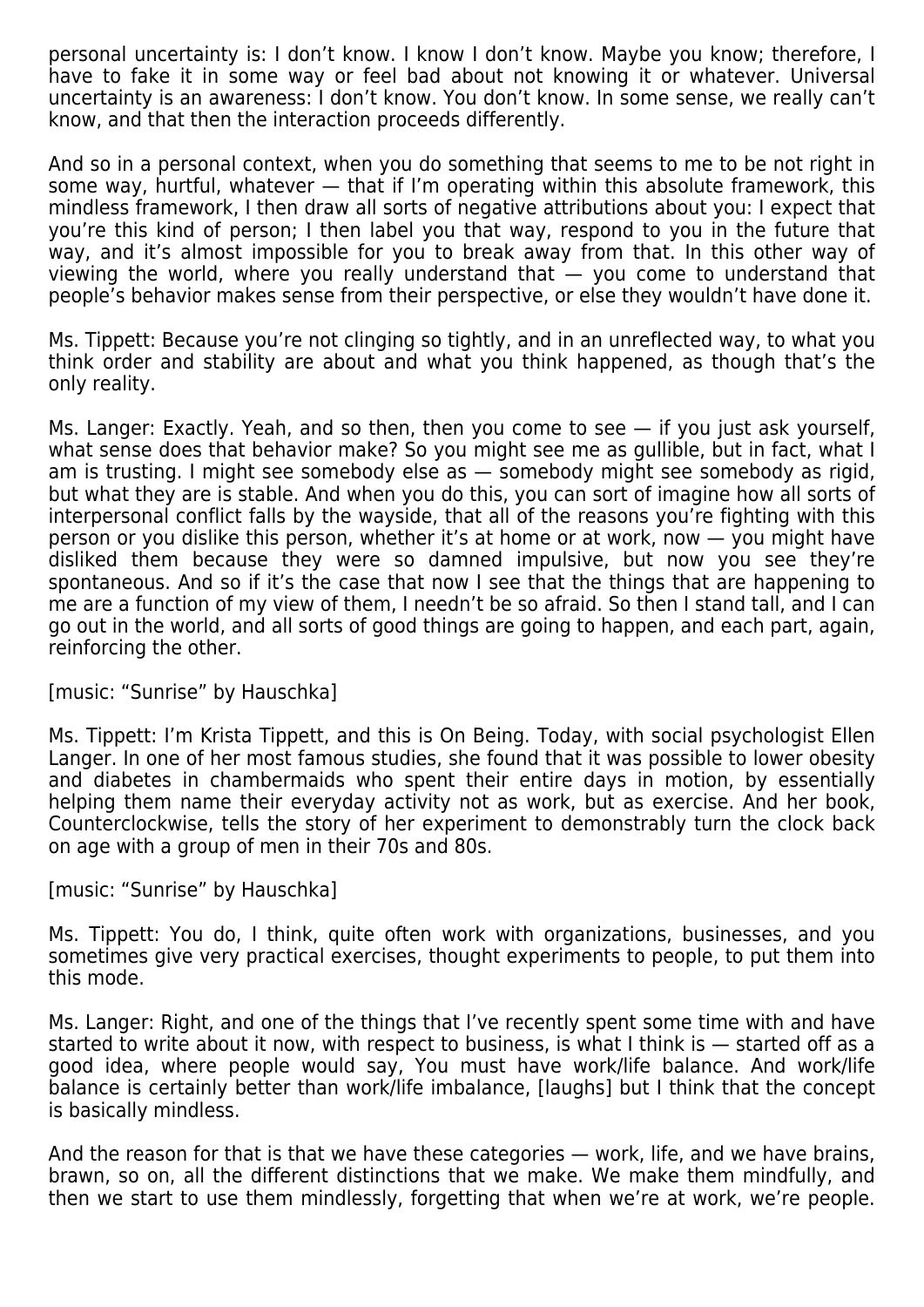We have the same needs we had when we were on vacation; that when we're talking to people, the people we're talking to also have the same needs, and so on. And I can elaborate on this in a moment, but the idea, I think, to replace work/life balance, which treats these categories as independent, is work/life integration. And you should get to the point where you're treating yourself, whether you're at work or at play, in basically the same way.

Ms. Tippett: Have you studied how — this kind of change in the experience through just the language you're applying, whether it's work or play?

Ms. Langer: Yeah, we did a few studies where we had people do things where they were given the label, either work or play. And in this particular study, it was interesting, because what we had people do was to read and evaluate cartoons, jokes. So you would think that that content would have been fun. When they were doing it under the aegis of work, what happened is, their minds wandered. They didn't enjoy it. One of the ways we knew that was, when we asked them how much they would need to be paid in order to do more of this, for example, they needed a lot more than the other group, who was just playing.

In some environments it's difficult, because you don't want to be joking when you're talking to this person if they have a lot of power over you. But you want, yourself, never to take yourself too seriously, and to know that whatever you're doing can be done in many different ways.

Ms. Tippett: You also did this fascinating study with chambermaids who — if you looked objectively at the work they were doing, they were moving all day long. They were, by any definition, exercising, but they thought of it as work. And then  $-$  it was also this example, wasn't it, where you changed the language, and it actually had these incredible physiological effects.

Ms. Langer: Yeah, and it's interesting that you're pointing this out. I was just talking to one of my graduate students, right before coming to the station, about several other studies that we're doing on language, and it probably runs through my whole career, where you change a word or two, here or there, and you get vastly different effects. The chambermaid study was part of a series that I had begun back, I guess — started the research in '79, I remember, because we published it in '81, and that was first reported in this Mindfulness book. That was the retreat study where I took old men to a timeless retreat that had been retrofitted to 20 years earlier and had them live there as if it was the present, speaking in the present tense and so on.

Ms. Tippett: But as though they were 20 years younger.

Ms. Langer: Right, exactly. And the effects from that study were phenomenal, basically, because these were really old people. These people were in their mid-to-late 80s, but that's when 80 was 80, not the new 60. This was a long time ago. But so they — what drove that study was the same thing that drove the chambermaid study, and I can talk more about either one, but it's this — call it the "mind/body unity theory." So it occurred to me that mind and body are just words and that — you have a question? [laughs]

Ms. Tippett: No, no. I was just  $-$  I'm just  $-$ 

Ms. Langer: You just — you have a breath?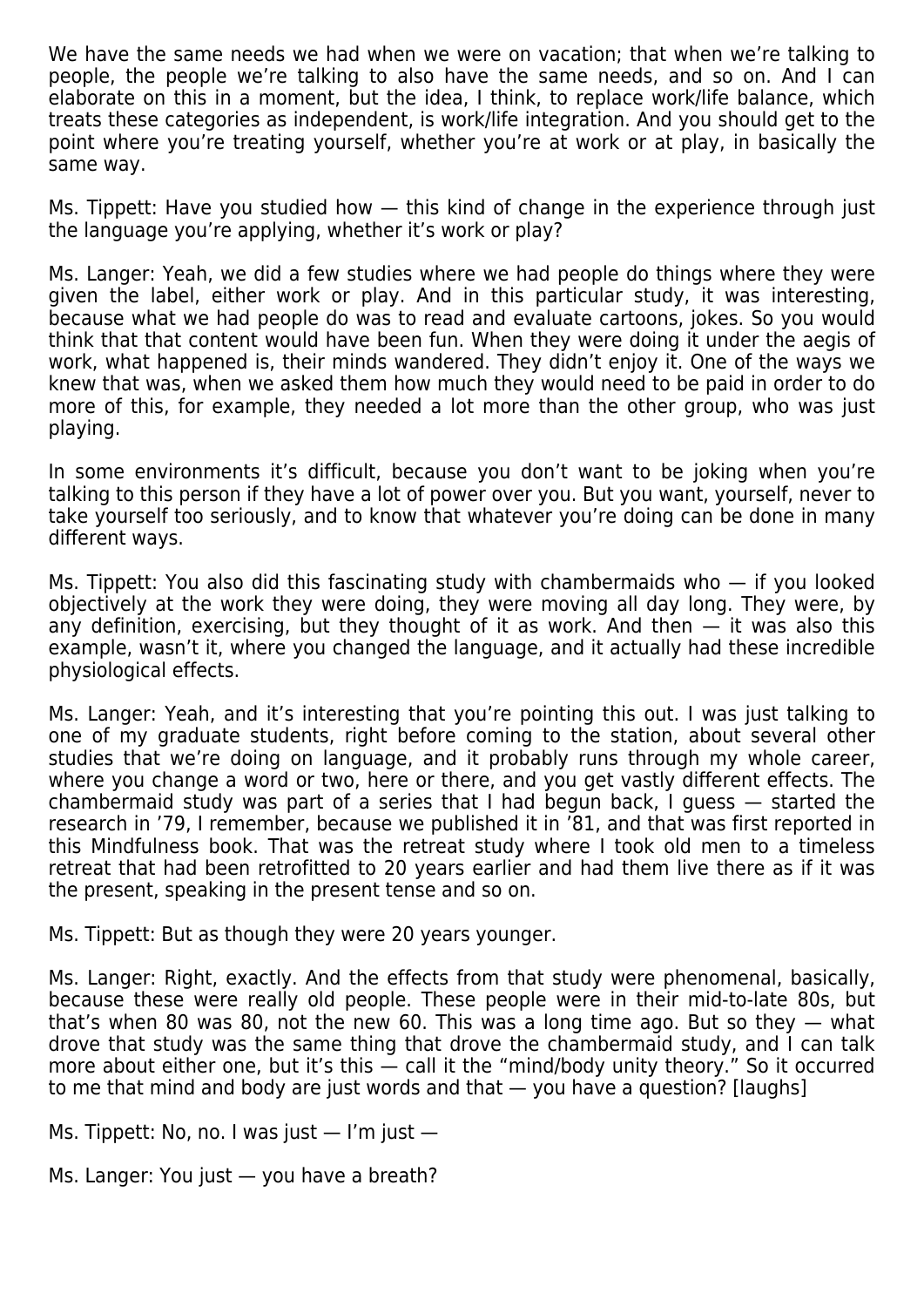Ms. Tippett: I'm breathing appreciatively, yeah.

Ms. Langer: Oh, OK. [laughs] And so it could have been "mind, body, and elbow," and then we would have had a different conception of people. And so it seemed to me that if — at least for heuristic purposes, just to see how far we could push this, if we say that mind and body are one, we're no longer asking questions like how do you get from the mind to the body? — even though the medical world, not that long ago, [laughs] actually, and the medical model, believe that the only thing that's going to affect the body, as far as disease is concerned, is the introduction of a pathogen, and that psychology mattered very little. And now that's changed, but my view is more extreme than the way the medical world  $-$  some of the medical world and other psychologists studying this  $$ believe, because they're still looking for the way the mind influences the body. But if we put them back together, then it's one, and the question doesn't make the same amount of sense.

So what we do is, we say, let's treat the mind and body as one. If we do that, we put this thing in a context. Both the mind and the body are in that same context. So the first test of this was this study with elderly men, where we're going to put their mind in an earlier time. And as a result of living in that environment in this retreat we had set up for a week, their hearing improved, their vision improved, their memory improved, their strength improved. At the end of this, they were evaluated by people who knew nothing about the study as looking significantly younger than in comparison years.

Ms. Tippett: So they — their minds pretended that they were 20 years younger, and they started to seem 20 years younger in every way.

Ms. Langer: Well, we're hoping that. Yeah, exactly. But it's not just — when we talk about "pretending"…

Ms. Tippett: Right, or placebo.

Ms. Langer: We have to be careful, because sometimes, when you're pretending, you're aware you're pretending, and so your mind is in one place, and that's where your body's going to be, not in that new state. But if you fully get into it  $-$  so for instance, one of the things that I would expect, and I probably should do this at some point, is, if you take actors that are playing the part of somebody very different from themselves, and they're good actors, that if we took all the physiological measures, we would find they were — the measures were more like the person, the role they were playing, than the person, him or herself.

[music: "Panang" by Critters Buggin]

Ms. Langer: This Counterclockwise study…

Ms. Tippett: And that was the men — the age experiment.

Ms. Langer: Right, the people going back to the retreat, was then part of  $a -$  the basis of a series that the BBC put together, so the study was replicated in England and, more recently, in South Korea and the Netherlands. And that feels good, because those are such different cultures, yet it seems to work the same way.

Ms. Tippett: Well, yes, and I think what should also should be pretty remarkable for you is, you were doing that study — what'd you say? 19? — in the '70's.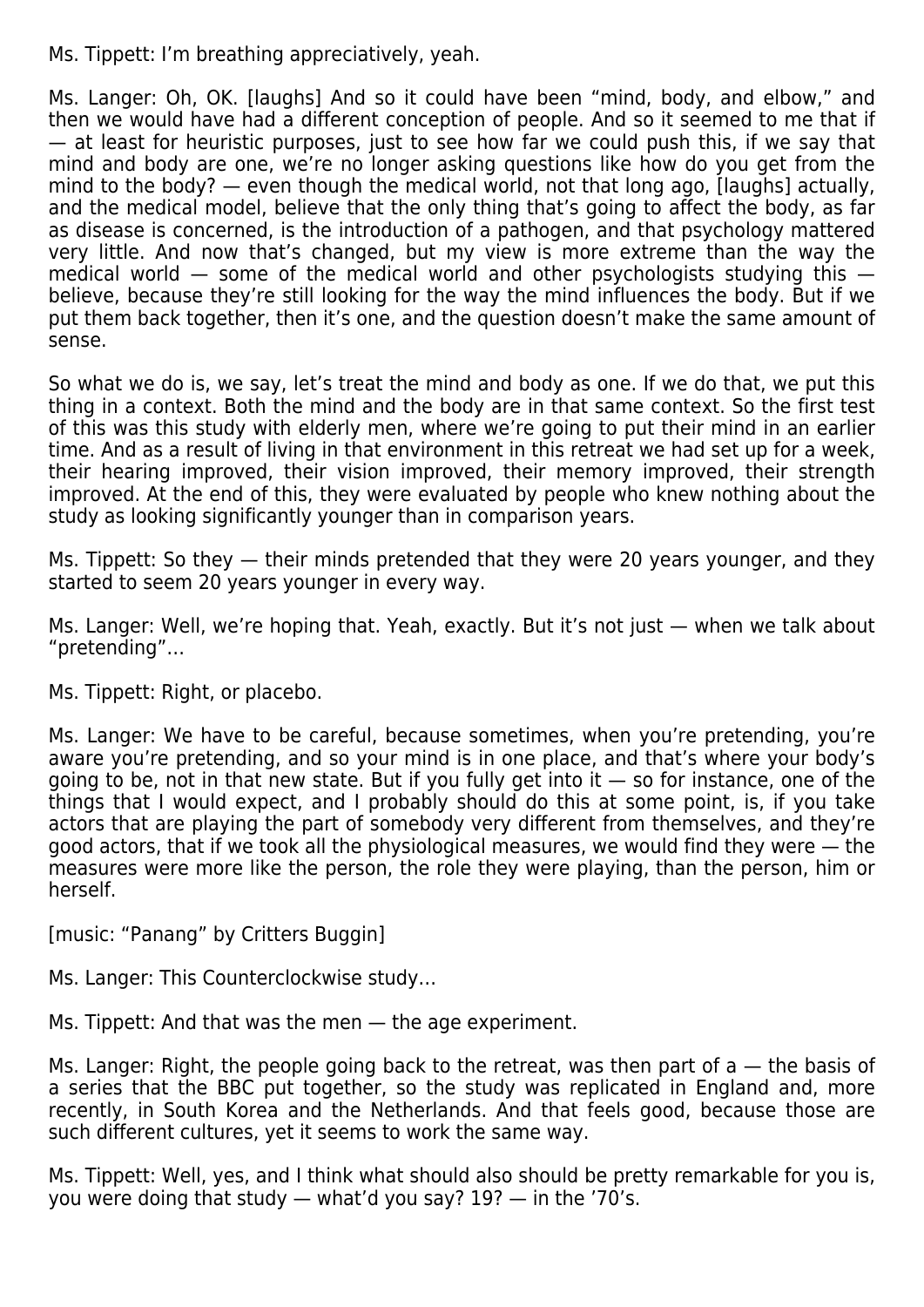Ms. Langer: '79 was when we started it.

Ms. Tippett: Right, but then you made this off-the-cuff remark a minute ago about how this is when 80 was 80 and not the new 60. And the fact is that now, 30 years on from when you started doing this study, we have had this cultural transformation in our imagination about what it means to be 40 or 50 or 60 or 80. And literally — I feel like in the last ten years, 60 is not what 60 was. Fifty is not what 50 was. It's amazing.

Ms. Langer: Yeah, and I think so too - not about the studied effect, although I do find that amazing, that the culture has —

Ms. Tippett: No, but I'm saying that there's actually — that the culture has borne out the question you were asking: If we change our minds about it, would the body change, as well?

Ms. Langer: Yeah, and that if you just look at the activities that people are willing to engage right now — I think yoga is wonderful. I think running is wonderful. I think that anything that somebody takes on to improve themselves — without suffering if they're not doing it well enough, or what have you — is good.

I think that there's a component of it that's not at all dissimilar from everything, this mind/body unity idea. Once I decide that I'm going to start running because when I run, I'm going to be healthy, now I'm believing I'm being healthy, and that should translate into greater health. What I'm saying is, many of these practices have a large placebo effect, and that the placebo itself can be explained by this theory.

You had — this I found so interesting when I started to think about it, that here you have this wonderful, wonderful drug, placebo, that because of the way it was studied in the medical world, it was — anybody who was trying to assess the efficacy of a drug was upset when it didn't outperform the placebo. However, that placebo was curing a lot of people, so it's a very, very powerful medication. And so my work has been devoted to try to find a way, over time and all these different studies, to return that control over our health back to ourselves.

Ms. Tippett: Right. I think it was a conversation I had with Esther Sternberg, who's an immunologist, about how all the placebo is doing is unlocking your brain's own pharmacy. But for some reason, we've never thought of placebo that way. You're right. We've thought of it as still this thing that doctors give that is illusory.

Ms. Langer: Yeah, not just illusory  $-$  that it was a bad a thing; that if people  $-$  early on  $-$ I don't think this would be the case now. But if people were told — there's evidence for this, actually — if people are told that the pill they took is a placebo, it doesn't work.

Ms. Tippett: And then it doesn't work, if they know that.

Ms. Langer: Exactly. Exactly.

[music: "Kid A" by Punch Brothers]

Ms. Tippett: You can listen again and share this conversation with Ellen Langer through our website, onbeing.org.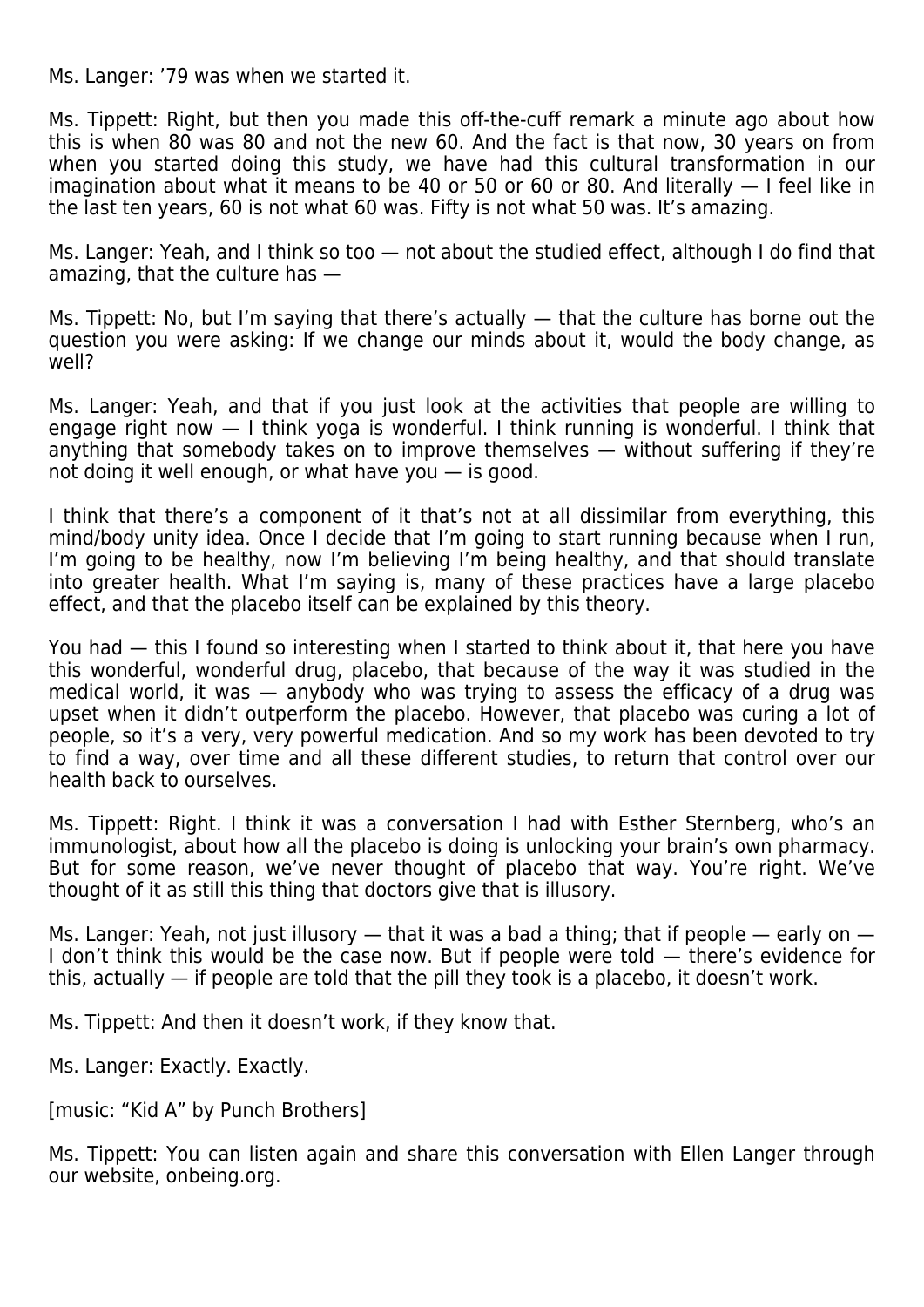I'm Krista Tippett. On Being continues in a moment.

[music: "Kid A" by Punch Brothers]

Ms. Tippett: I'm Krista Tippett, and this is On Being. Today, a conversation with social psychologist Ellen Langer. Her unconventional, creative portfolio of studies have long suggested what neuroscience is now pointing at — that our experiences of everything are formed by the words and ideas we attach to them.

Ellen Langer was one of the earliest pioneers in drawing a connection between mindlessness and unhappiness and between mindfulness and health, along with figures like Jon Kabat-Zinn and Herbert Benson. Distinctively, though, her approach does not in the first instance incorporate any technique like meditation or breathing or yoga.

Ms. Tippett: I want to move on and talk to you about — you said something really intriguing a minute ago, when we started, about believing that we are at an evolution in consciousness, that mindfulness has emerged full-blown as a word, suddenly, that everyone in America knows. And I really enjoyed a blog post you wrote — I think it was a blog post you wrote, about — I think this was when Arianna Huffington was first talking about the "third metric," maybe before the book was published.

Ms. Langer: Yeah. [laughs]

Ms. Tippett: And you went, and you said [laughs]  $-$  it sounds like  $-$  Katie Couric was there, and Dr. Mark Hyman was there, who's now well-known as the Clintons' physician. And they were all asking questions and batting this around, and you felt — you said, "I felt like saying, maybe shouting, 'Yes, yes, I couldn't agree more, since I've been studying this since the 1970s and making all the recommendations that were being presented as new.'"

Ms. Langer: Yeah, no, I had an ego moment. [laughs] It's funny, because when I was at that conference, I was oblivious to what was going to be going on. [laughs]

Ms. Tippett: Oh, before you went?

Ms. Langer: Well, I knew the people that were going. I didn't know everybody was going to be talking about mindfulness.

Ms. Tippett: And that mindfulness increases health, competence, and happiness, which you'd been…

Ms. Langer: Yeah, so it was just a very — but, anyway, so that was not one of my better moments. [laughs]

Ms. Tippett: But say some more about this notion of evolution of consciousness — really, what  $-$  flesh that out. What do you mean when you say that? It's a big statement.

Ms. Langer: Yeah, it's a big statement, and maybe it's too big for what I mean by it. It's really just reflecting on what you said a moment before, that 20 years ago — or let's go back to the '70s, early '70s when I started this work, nobody was thinking in these terms. There were monks out in Asia meditating, and a few people here or there, but it really wasn't part of the culture. And now, as you've said, it's very much a part, where people have the expectation that they're supposed to "live right," whatever that means. They're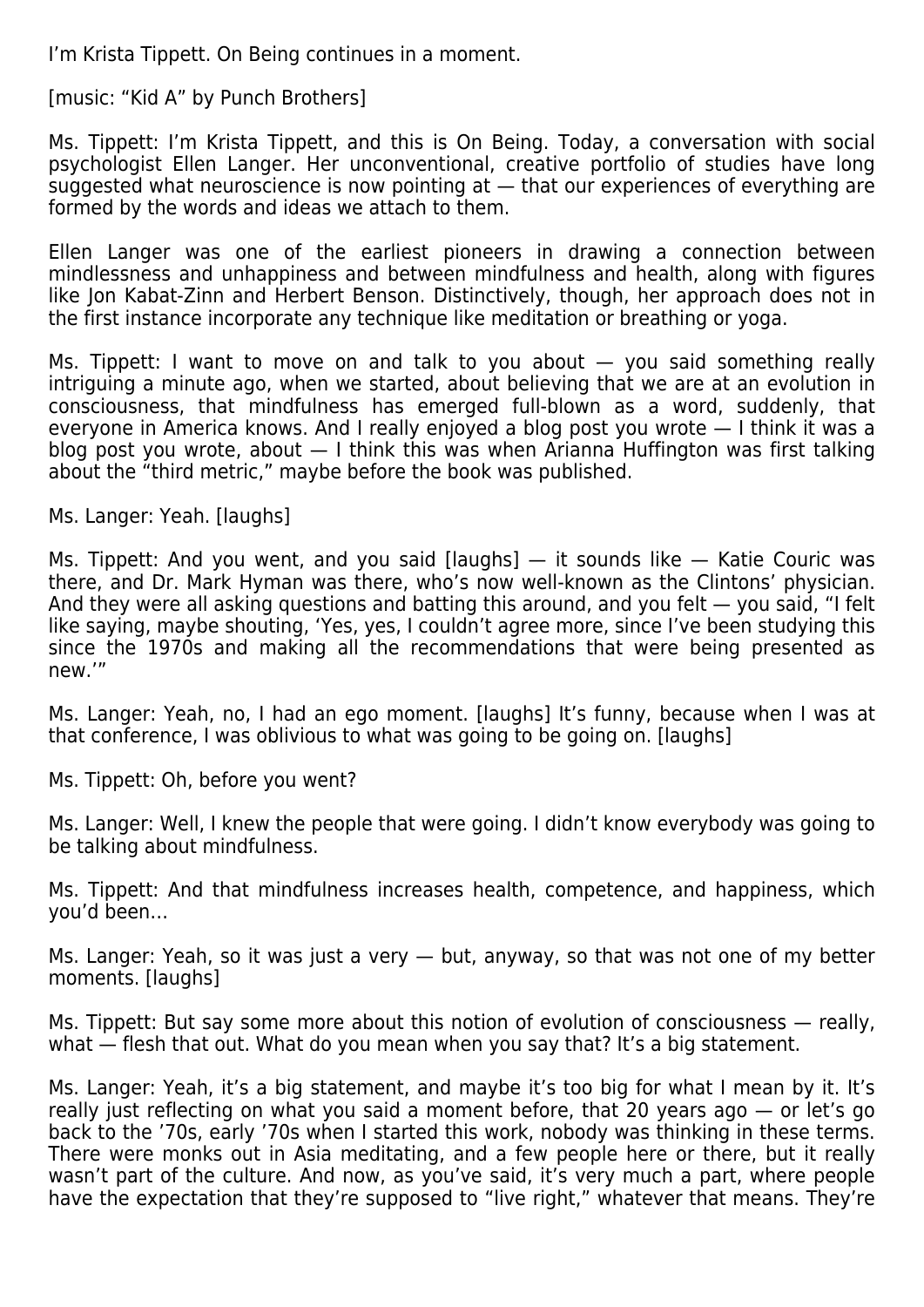supposed to take care of their bodies. And I think that one can pursue yoga mindlessly; one can even pursue meditation mindlessly.

Ms. Tippett: Right, and again, I just want to name this — you actually are not studying or talking about meditating, necessarily.

Ms. Langer: No.

Ms. Tippett: Or doing yoga or being mindful as a practice. Again, your definition is, all that's necessary is to seek out, create, and notice new things.

Ms. Langer: Right. Yeah, no, it's  $-$  I'm not disparaging any of the other approaches.

Ms. Tippett: No, no, right.

Ms. Langer: But it is quite different, and if you thought about how to put it in place, that it's really much simpler than getting people to meditate. And the two are not mutually exclusive at all; one can do both. But if I were to consider meditation versus this direct mindfulness as I study it, I would say that for those people who think — and some people do — that unless they do something drastic, their life circumstances aren't going to change — well, so if somebody's living in the West, oftentimes, it's taking up a practice like meditation or yoga. You change your life in some big way, and then you have the belief — which has a placebo part of it, but it's as wonderful — to lead to all sorts of other big changes in your life. For other people — mindlessly, as well, on the other side, perhaps, that they get scared about things that are just too foreign. And so this whole idea of doing what these monks do, doesn't feel right. I think that one should be doing both, but it's good that we have so many people now from the two different approaches — I was going to say "camps," but then that sounds sort of warring, which is not the case — doing this to enlist more and more people into this way of being.

Ms. Tippett: This is something from, I believe, from your book, Mindfulness. You talked about doing a sabbatical at Harvard Business School and that the students or faculty there helped you distill your — how you apply this to business, into two sentences. I just — I thought they were really helpful. "Mindlessness is the application of yesterday's business solutions to today's problems."

Ms. Langer: Yeah, no, they didn't come up with that. [laughs]

Ms. Tippett: Oh, they didn't?

Ms. Langer: No. [laughs]

Ms. Tippett: But they helped you formulate these sentences, right? Or you said you formulated them there, in that context.

Ms. Langer: OK, yes.

Ms. Tippett: "And mindfulness is attunement to today's demands to avoid tomorrow's difficulties."

Ms. Langer: Yeah. Did I say that? Yes, no, I did. And yes, I'm sure that spending the semester over there  $-1$  was teaching a course to their junior faculty, and it was interesting, because they approach problems so differently, and the problem, again, as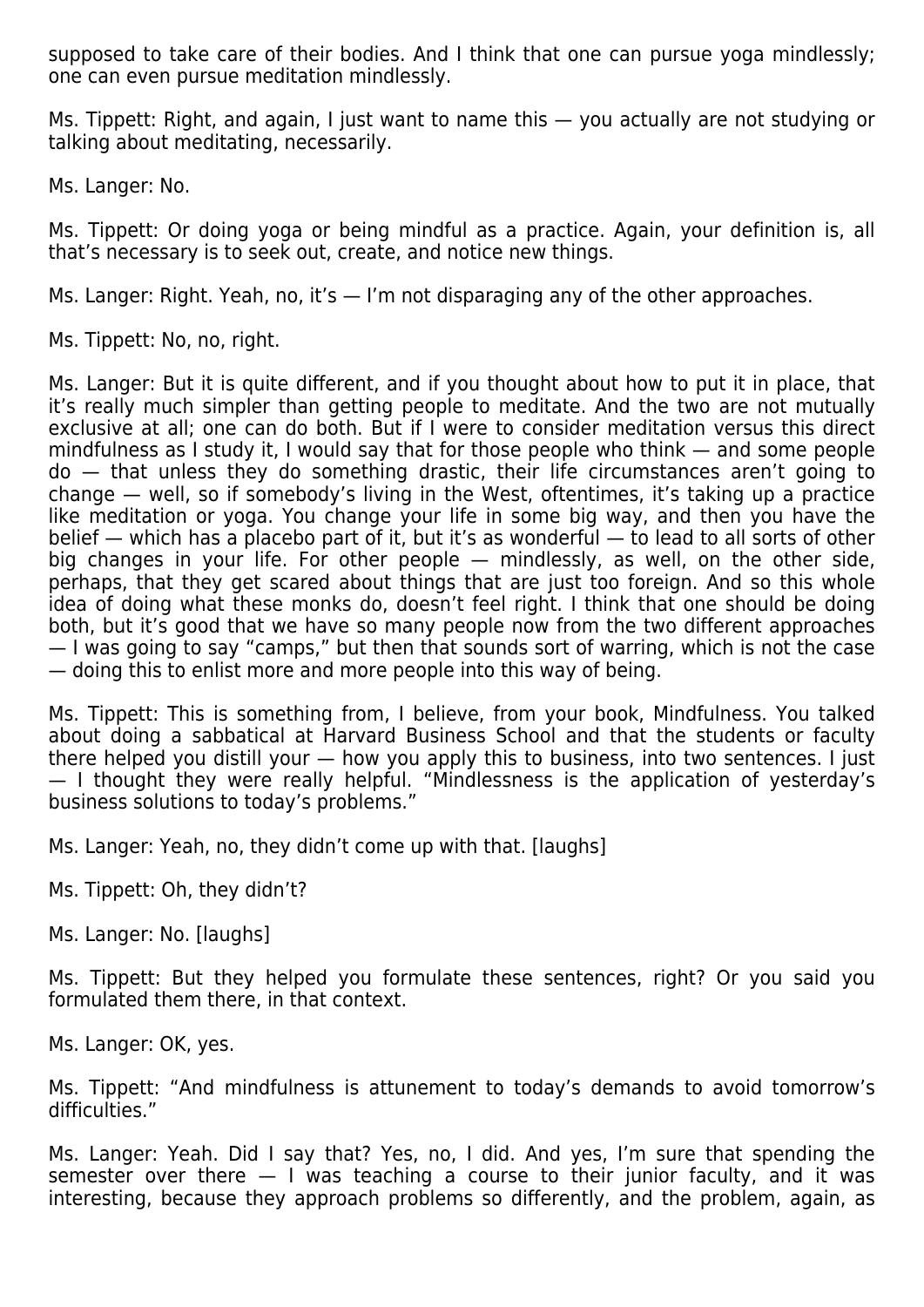you've said, that businesses are typically applying yesterday's solutions to today's problems. And I think that in this search for the solution, they  $-$  in this mindless search, they tend to miss what's often right in front of them.

When I give talks in businesses, and I'm trying to get people, first, to appreciate how mindless they are, what I do is, I give them many examples. For example, even a simple thing like — I might ask, "How much is one and one?" And I know there are people that are listening to this, they are saying to themselves, "Oh, God. Are we going to have to listen to a whole hour of this?"  $\Delta$  [laughs]  $-$  thinking that  $-$  anyway. And so then they obligingly say, "Two." And then I inform them that no, one and one is sometimes two. It's not always two. And I give them different examples. The easiest one to understand is, if you take one wad of chewing gum, and you add it to one wad of chewing gum, you get one. And so it is with each of the things.

So I think that you have a belief, and then you seek out a confirmation for it, and so the more mindful approach would be to ask the question in both ways: How is it this way, and how is it not this way? We talk a lot about stress when — both in my lab, and then in a business context — that for anybody, when there's stress, there's an assumption that they're making that something is going to happen, number one, and that when it happens, it's going to be awful. Both of those are mindless. You want to open it up, both ways. First, the belief that it's going to happen — all you need to do is ask yourself for evidence that it's not going to happen. And you always find evidence for whatever you ask yourself, so if you have "I'm going to be fired," maybe it'll happen, maybe it won't, and when it happens, it'll have good parts and bad parts. And it's just much easier to go forward, then. I have a one-liner with that: "No worry before its time."

Ms. Tippett: Right, [laughs] yeah. I remember Eckhart Tolle saying that stress is all about not wanting whatever is happening to be happening — that that is the stress, which is another way of describing what you're talking about.

Ms. Langer: Yeah, it's interesting. I think it's more not about what's happening, but it's about the presumption of something that's going to happen. What I'm saying is that I think stress follows from the belief that this future event will happen. When you're in the middle of the event, you're dealing with it, one way or the other. But I think that it goes back in some sense to Epictetus, who said, not in English and not with my accent, but that "Events don't cause stress. What causes stress are the views you take of events."

And once people can appreciate — you see, right now almost everybody is mindlessly driven by these absolutes, and part of these absolutes are these evaluations of good or bad. If it's good, I feel I must have it. If it's bad, I must avoid it. When it's neither good nor bad, I can just stay put and just be. So we get a lot more control by recognizing the way we're controlling our present and our future.

[music: "Ganges Anthem" by Chris Beaty]

Ms. Tippett: I'm Krista Tippett, and this is On Being. Today, with social psychologist Ellen Langer, who some have dubbed "the mother of mindfulness." She was a pioneer in the science of revealing immediate life benefits of mindfulness, which she describes as "the simple act of actively noticing things" — achieved without meditation.

[music: "Ganges Anthem" by Chris Beaty]

Ms. Tippett: You write in an interesting way about time and how our perception of time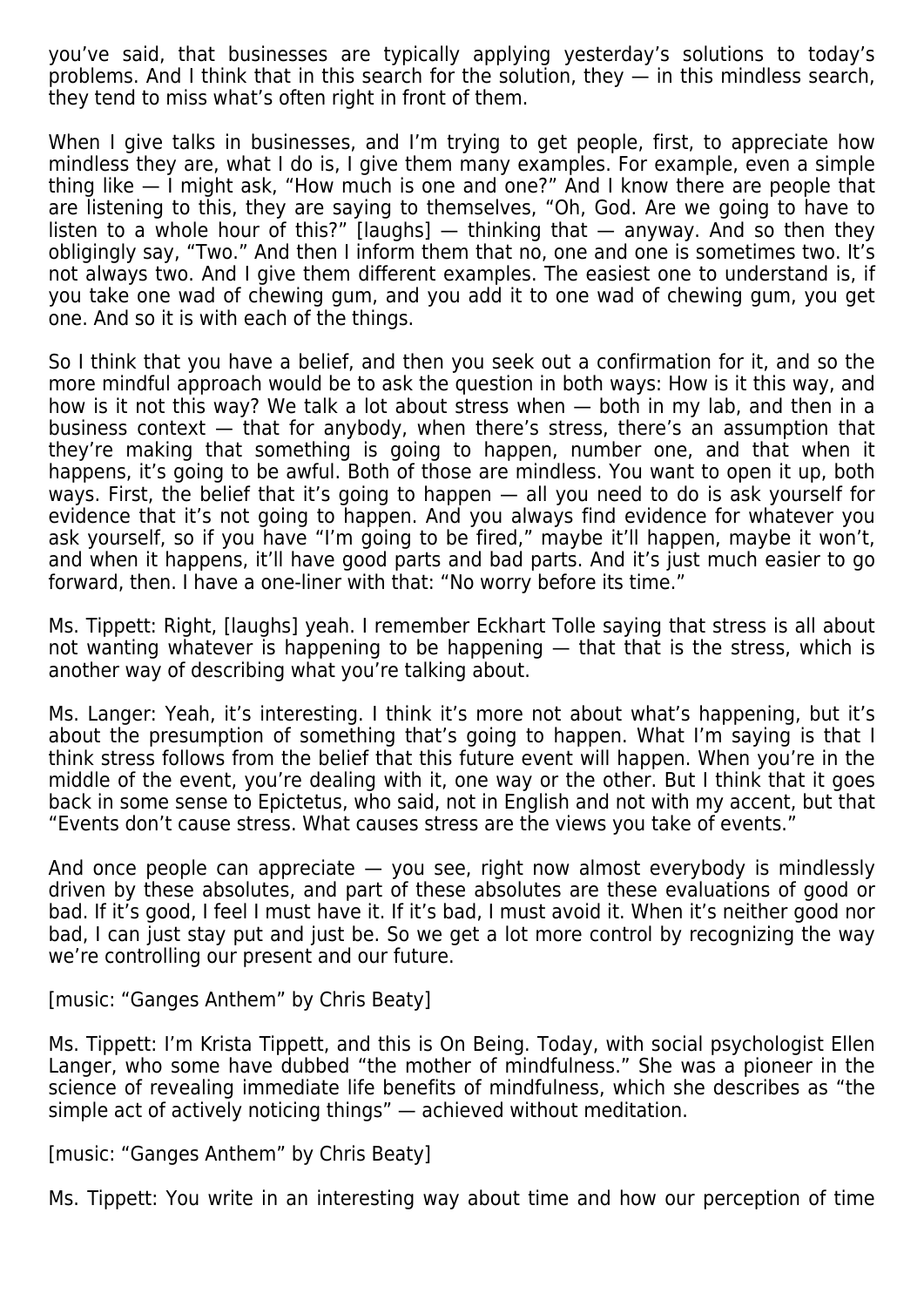itself plays into this.

Ms. Langer: Yeah, well, just to underscore this — that my belief is that our beliefs are not inconsequential. It's not that they matter a little — that they're almost the only thing that does matter. It's a very extreme statement. OK? So that if you were going to say, what matters, real or perceived time? To me, it would be perceived time.

So let's say we have you in the study, you go to sleep, you wake up, and you see the clock. And the clock, for half of the people, is running twice as fast as normal — not for half the people, for a third of the people. For a half, the clock is slowed down. For the last third, it's accurate. So what that means is that upon waking, a third of the people will think they got, let's say, two hours more sleep than they got, two hours fewer sleep than they got, or the amount of sleep that they actually got. And the question is, when you're then given biological and cognitive psychological tasks, do these tasks reflect real or perceived time? And, clearly, I believe that when you wake up in the morning, and you think that you had a good night's sleep, you're ready to go, regardless of how much sleep you actually had — up until a point, of course.

Ms. Tippett: I think that's — somehow, our perception of time, especially in this moment where the pace of technological change seems to be so fast, it really plays into a lot of stress. Whether it's how we think about multitasking or procrastinating, all these things are involved with our relationship to time and deadlines.

Ms. Langer: Yeah, I think one of the things that we might do, when we're so worried about what's going to happen in the future, is to think about all the times we worried in the past and the thing didn't happen. [laughs]

Ms. Tippett: [laughs] Right. Well, OK, so I'd really — I want to ask you, what did you say a minute ago? That the way that you do this, this direct mindfulness — this is what you study. This is what you preach, in your way. And so just take us through — what does this application of direct mindfulness and all these things you learn look like, in a day in the life?

Ms. Langer: I think that what happens is that I'm not afraid of very many things out there, because I'll be able to handle it. I'm not going to give up today, worrying about tomorrow. And that's — I don't want to get into an argument with economists, which I could, about putting money away for the future, and so on. It's — this is at a different level of analysis, but that much of the worrying, almost all of the worrying we engage in is about something about tomorrow, when we can't predict what tomorrow is going to be like.

Ms. Tippett: But you say and write, again and again, that this is easy. But it doesn't sound easy. And is it something — does it get easier with time? Is it something that you've learned?

Ms. Langer: Yeah, and I think it's not easy to  $-$  where you do this for five minutes and then — with respect to one kind of content, and then your whole life is going to change, although that could happen. But the practice — I said to you, just go home or call somebody on the phone or, when we stop now, go see somebody in the next room, and notice new things about them. And this person that you thought you knew will feel different, and that person will respond to you differently.

And this happens instantly — that if you are doing something that is difficult, and you say to yourself, "What am I so worried about? What are the positive things that could happen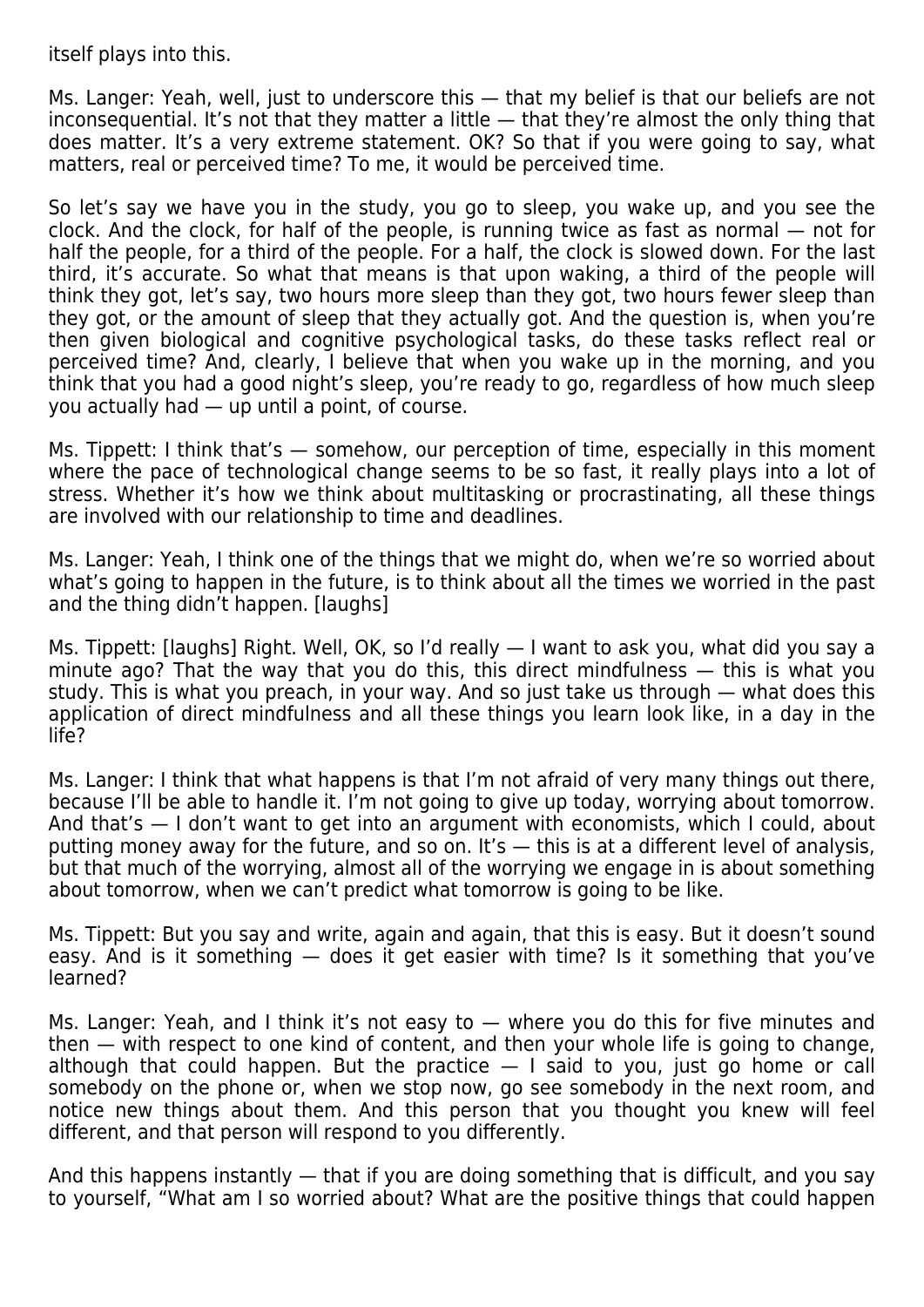by my not completing this?" Or, "How can I make this into a game?" "Why is it that I think my life depends on whatever this thing is?" — because very rarely does our life depend on any particular action — do you know what I'm saying? People live a life that is ongoing, but treat it as if whatever's happening at the moment is the last opportunity they're going to have.

Ms. Tippett: Right, right. So it's very striking that the American Psychological Association has said of your work that it has offered new hope to millions whose problems were previously seen as unalterable and inevitable. Will therapy, 20 years from now or 100 years from now, be — resemble at all what was in Woody Allen movies — [laughs] which remains the kind of stereotype of what therapy is, a couple of decades ago?

Ms. Langer: I think probably not. I think it's already changing. I think that many, many years ago, I had said that therapy should be divided into two parts. And so we have people who can say to you, in a sophisticated way, that "I know how you feel. And you'll be OK." But they're not the same people who necessarily can tell you how to get on with it and what actually to do to be happy. So they can get you from being unhappy to neutral, in some sense. So what happens is, now we have a new discipline of coaches, and that's where they take off. And so I am — many of the people who are seeing coaches would have been people who would have been in therapy in the past.

Ms. Tippett: Right, right. That's interesting. Yeah.

Ms. Langer: And I'm sure that there will be many changes in the future, but — go on.

Ms. Tippett: It seems like psychology — this is not my observation, it's behind a lot of, like Richard Davidson's work, for example — that a lot of psychology and psychiatry was so focused on pathology. You're also — you're focusing on taking charge of and making each moment what you want it to be, in a positive sense.

Ms. Langer: Yeah, when I started doing research, the field was consumed with problems, and right from the start, my research was about well-being and — interesting, that it was too soft a word to talk about happiness, so I talked about well-being.

I think that things are progressing in this way that surely, now, we have a whole field of positive psychology. And I think that my last book, the Counterclockwise book, the subtitle, "the Psychology" — or "the Power of Possibility," is still a little different, where instead of describing what is, even if we're describing it in a more positive way, that we create what we want it to be.

Ms. Tippett: I want to say, I think it's really important when you say — this sentence that you spoke just a moment ago, about — that we think about what is — instead of thinking about what is, it's what we want to be, what is possible. We hear a lot of language like that now in the self-help genre that can be thin, but you say that as a scientist who's been actually seeing this actualized.

Ms. Langer: Yeah, again, back to the study of language — many years ago, I talked about the difference between "can" and "how can." It seems so similar, but they're vastly different. When you ask yourself, "How do you do something?" you're bypassing your ego, in some sense. You're just out there examining, fiddling with things, trying to find the solution. If you ask yourself, "Can you do it?" then all you can appeal to is the past. And so with lots of things — when people say, "People can only do A, B, or C," the first thought in my mind is always, well, how do we know that? How could that be?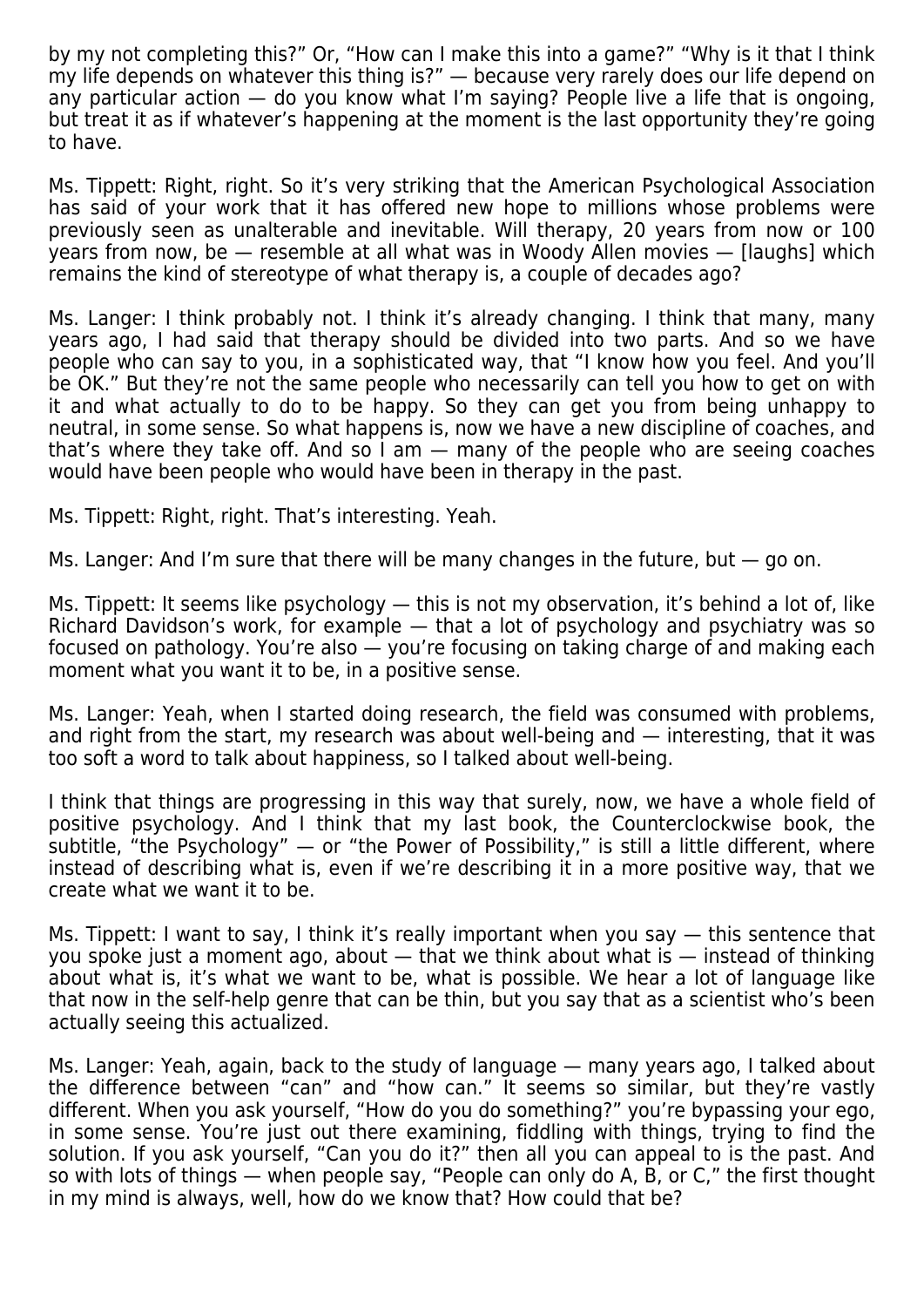I ask my students that. I say, "How fast" — this was around the time of the Boston Marathon, and I'll say, "How fast is it humanly possible to run?" And they do some strange calculations, because these are wonderful kids. [laughs] They come up with things like 28 miles, 20, 32.5 — who knows? [laughs] And then I tell them about the Tarahumara in Copper Canyon in Mexico, and these are people who are, without stopping, running 100, 200 miles a day.

I had this discussion with a friend of mine, when we were both part of the medical school division on aging, and I called him one day, and I said, "How long would you say" — he's a physician — "it takes for a broken finger to heal?" And so he said, "I'll say a week." I said, "OK, if I said to you I could heal it by psychological means in five days, what would you say?" He said, "Well, all right." I said, "What about four days?" He said, "Okay." I said, "What about three days?" He says, "No." I said, "Okay, what about three days and 23 hours?" OK, the point being, when is that moment that on this side you can, on the other side, you can't?

[music: "Too Many Cooks" by Portico Quartet]

Ms. Tippett: So it strikes me that there are also really civic, public-life implications to this. And I was thinking about it, because if you think about the fact that in our public life, which is something I puzzle over a lot, we tend to only ask the "can we," the yes/no question, and then we argue the yes or the no. And we actually don't create a lot of possibility on really important subjects.

Ms. Langer: Right. Yes.

Ms. Tippett: Which is  $-$  so I think you're putting that in a different context, which is really interesting to think about.

Ms. Langer: Yeah, I think that — here's another one that will sound strange, but I'm against compromise. What? [laughs] Because to compromise sounds so mindful.

Ms. Tippett: OK, say some more. I like it.

Ms. Langer: Well, the reason for that is, because it's an agreement for everybody to lose. It's just reducing your losses, rather than finding the win/win solution, which is often out there.

Ms. Tippett: Well, it seems like we could talk about that for another hour. We're coming close to the end. I want to ask you a final, big question. Talking about becoming mindful is also really talking about becoming conscious. And asking the question, "How can we live well?" is an existential question. It's a variation, if you will, it's an evolution of this question that's been passed through human history. So I just wonder how this work you do makes you think differently about that big question of what it means to be human, and what we may be learning about that, that we haven't grasped before.

Ms. Langer: Yeah, interesting. Well, I was going to write a mindful Utopia at one point, and eventually, maybe I will, and give this sort of question real thought. But I think that most of the ills that people experience as individuals, in their relationships, in groups, in cultures, globally — and that's a very big statement — virtually all of the ills are a result of mindlessness, one way or the other, directly or indirectly, and so that as the culture becomes more mindful, I think all of these things will naturally change.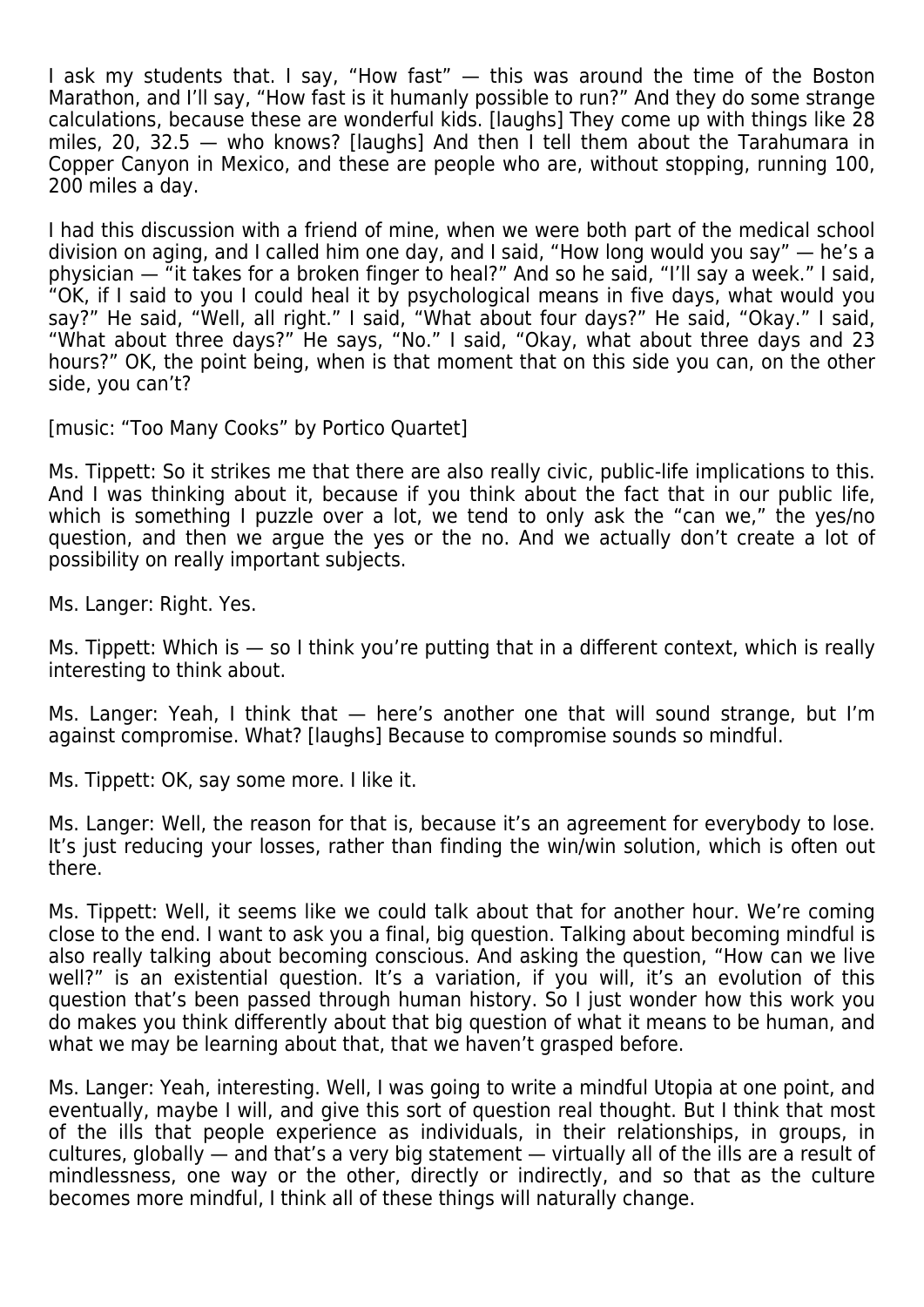On the cultural level, people are fighting over limited resources, but resources are probably not nearly as limited as people mindlessly presume. People's egos are at stake, even while they're negotiating on the level of countries, and they're not looked at in that fashion and approached in that way; that when you have people going to work feeling good about themselves, and the work life is exciting for them, fun for them, nurturing for them, they're going to be doing more work, and they're going to be less evaluative of other people. And once we all start feeling less evaluated, that allows us to become more creative, mindful, take more risks, because they're not very risky, and to be kinder in our views of other people.

Ultimately, I think that for me, what it means to be human is to feel unique, but to recognize that everybody else is also unique. And I think that people — right now, I think people feel that being happy, really happy in this deep way that I'm referring to, not that you've just won an award or bought something new or whatever — that they think that this is something that one should experience sometimes; maybe if you experience it a little more than other people, you're one of the lucky ones — where I think it should be the way you are all the time.

Ms. Tippett: And that — but so you said a while ago, "Most things are an inconvenience, rather than a tragedy." There are tragedies. So what is this happiness? How does this way of being function in those moments?

Ms. Langer: Well, it's interesting — let me give you an example of something. Many years ago, I had a major fire that destroyed 80 percent of what I owned. And when I called the insurance company, and they came over the next day, the person, the insurance agent, had said to me that this was the first call he had ever had where the damage was worse than the call. And I thought of it, and I thought, "Well, gee, it's already taken my stuff, whatever that means. Why give it my soul?" You know, that  $-$  why pay twice, which is what people so often do? Something happens, you have that loss, and then you're going to now throw all your emotional energy at it, and so you're doubling up on the negativity.

And interesting — to go back to how would you take a tragedy and see it? because we can say the fire was not a simple little thing — that I stayed in a hotel for a little while; I had two dogs with me, so I was a vision as I walked through the lobby every day while my house was being rebuilt. And it was Christmas when this happened, a few days before Christmas Eve. On Christmas Eve, I left my room; I come back many hours later, and the room was full of gifts. And it wasn't from the management, it wasn't from the owner of the hotel. It was the people who parked my car, the chambermaids, the waiters. It was marvelous. When you strip away all the mindless insecurity, people are quite something. And so I reflect on that. I couldn't tell you anything that I had lost in the fire, but at this point, I have that memory that was more than positive. So sometimes the ways that things unfold can take place over a longer time.

[music: "Kepesh" by Arms and Sleepers]

Ms. Tippett: Ellen Langer is a social psychologist and a professor in the psychology department at Harvard University. Her books include Mindfulness and Counterclockwise: Mindful Health and the Power of Possibility.

[music: "Kepesh" by Arms and Sleepers]

Ms. Tippett: You can listen again and share this show at onbeing.org.